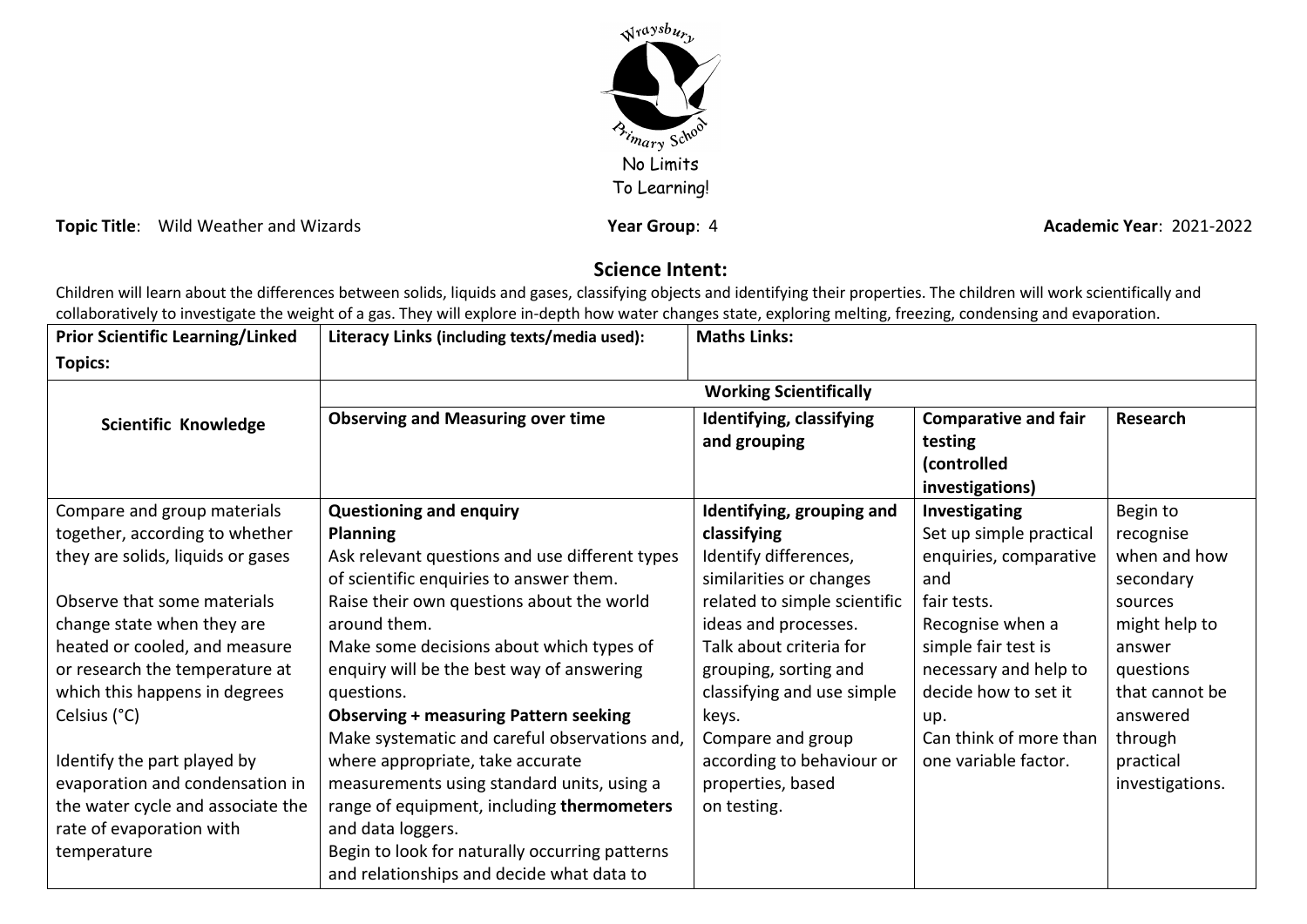

| collect to identify them.                      |
|------------------------------------------------|
| Help to make decisions about what              |
| observations to make, how long to make them    |
| for and the type of simple equipment that      |
| might be used.                                 |
| Learn to use new equipment appropriately (eg   |
| data loggers).                                 |
| Can see a pattern in my results.               |
| Can choose from a selection of equipment.      |
| <b>Recording and reporting findings</b>        |
| Gather, record, classify and present data in a |
| variety of ways to help in answering           |
| questions.                                     |
| Record findings using simple scientific        |
| language, drawings, labelled diagrams, keys,   |
| bar charts and tables.                         |
| Report on findings from enquiries, including   |
| oral and written explanations, displays or     |
| presentations of results and conclusions.      |
| Use notes, simple tables and standard units    |
| and help to decide how to record and analyse   |
| their data.                                    |
| Can record results in tables and bar charts.   |
| <b>Conclusions</b>                             |
| Using results to draw simple conclusions, make |
| predictions for new values, suggest            |
| improvements and raise further questions.      |
| Use straightforward scientific evidence to     |
| answer questions or to support their findings. |